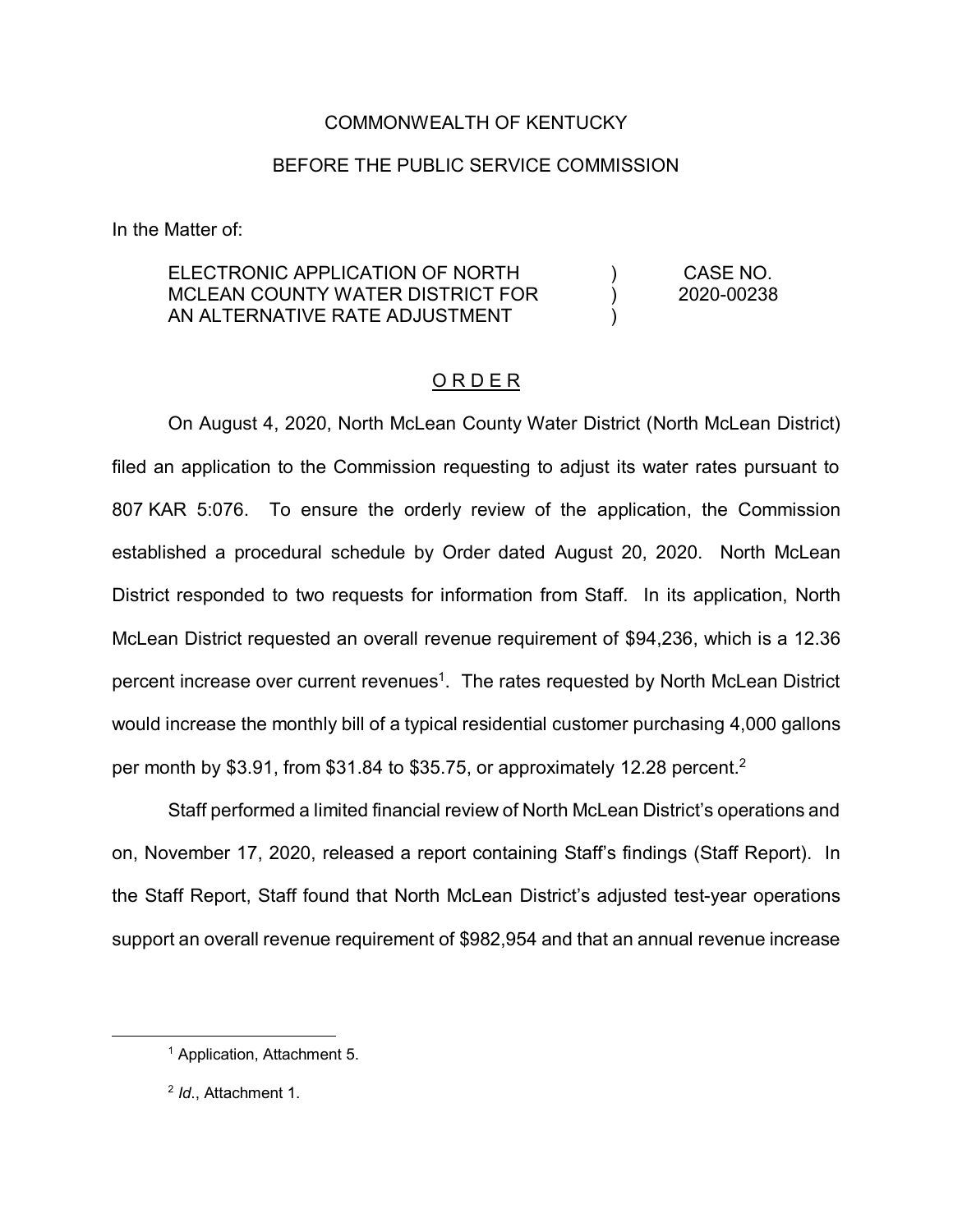of  $$117,761$ , or  $14.08$  percent,<sup>3</sup> is necessary to generate the overall revenue requirement.4

On November 17, 2020, North McLean District filed with the Commission its comments on Staff's Report, wherein it accepted Staff's findings. With its response, North McLean District did not request that an informal conference or formal hearing be held.<sup>5</sup> On December 31, 2020, North McLean District filed a Customer Notice that the rate increase proposed in Staff's report was greater than 10 percent higher than the original requested amount.6

#### WATER LOSS

The Commission notes that in its data request responses North McLean District reported a water loss of 15.1621 percent.<sup>7</sup> Commission regulation 807 KAR 5:066, Section 6(3), states that for ratemaking purposes a utility's unaccounted-for water loss shall not exceed 15 percent of total water produced and purchased, excluding water consumed by a utility in its own operations.

The Commission is placing greater emphasis on monitoring utilities that consistently exceed the 15 percent unaccounted-for water loss threshold and strongly encourages North McLean District to pursue reasonable actions to reduce its

 <sup>3</sup> Staff Report at 14.

<sup>4</sup> Note that the Overall Revenue Requirement stated in the summary of findings of \$856,524 and the Required Revenue Increase of \$94,236 or 12.93% were stated in error. The figures referenced on page 14 of the Staff Report are correct.

<sup>5</sup> North McLean District's Response to Commission Staff Report.

<sup>6</sup> Customer Notice, December 31, 2020.

<sup>7</sup> *Annual Report of North McLean County District to the Public Service Commission for the Calendar Year Ended December 31, 2019* (*2019 Annual Report)* at 57.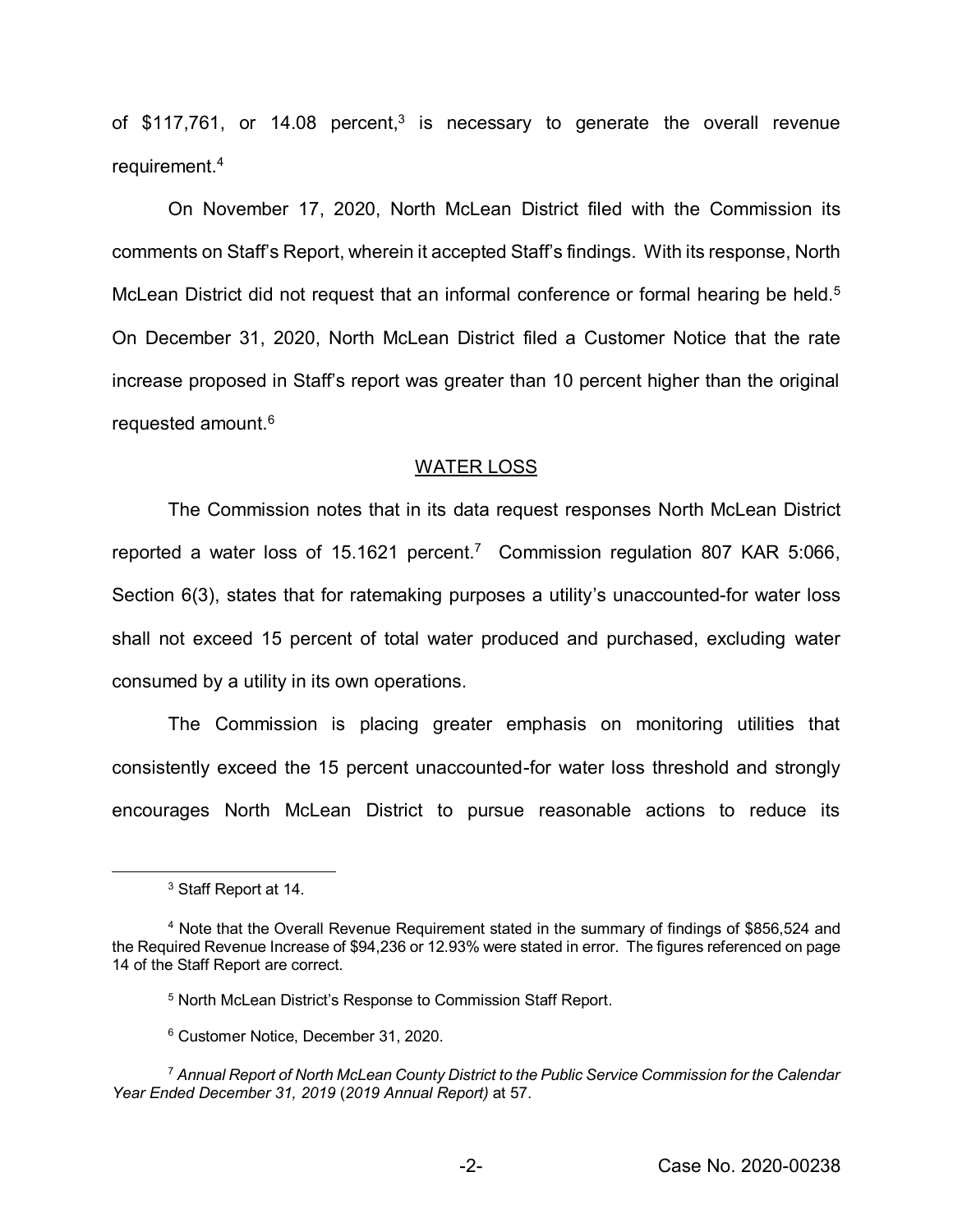unaccounted-for water loss. Failure by North McLean District to make significant process towards reducing unaccounted-for water loss may cause the Commission to pursue additional action with the utility.

#### BACKGROUND

North McLean District is a Kentucky water district organized pursuant to KRS Chapter 74. It owns and operates a water distribution system through which it provides water service to approximately 1,307 retail customers in McLean County, Kentucky. 8

## TEST PERIOD

The calendar year ended December 31, 2019, was used as the test year to determine the reasonableness of North McLean County District's existing and proposed water rates as required by 807 KAR 5:076, Section 9.

#### SUMMARY OF REVENUE AND EXPENSES

Based on the Staff Report and Commission adjustment made herein, North McLean District's pro forma operational revenue is as follows:<sup>9</sup>

|                                          | 2019 |               | RateStudy |             | Pro Forma  |  |
|------------------------------------------|------|---------------|-----------|-------------|------------|--|
|                                          |      | Annual Report |           | Adjustments | Operations |  |
| <b>Total Operating Revenues</b>          | \$   | 792,532       | \$        | 49,002      | \$841,534  |  |
| <b>Utility Operating Expenses</b>        |      | 784,387       |           | 80,421      | 864,807    |  |
| Net Utility Operating Income             |      | 8,145         |           | (31, 418)   | (23, 273)  |  |
| Gain (Losses) on Disposition of Property |      | (243)         |           | 243         | 0          |  |
| <b>Total Utility Operating Income</b>    |      | 7,902         |           | (\$31,175)  | (23, 273)  |  |

8 *<sup>2019</sup> Annual Report* at 12 and 49.

<sup>9</sup> *See* Appendix A for a complete pro forma.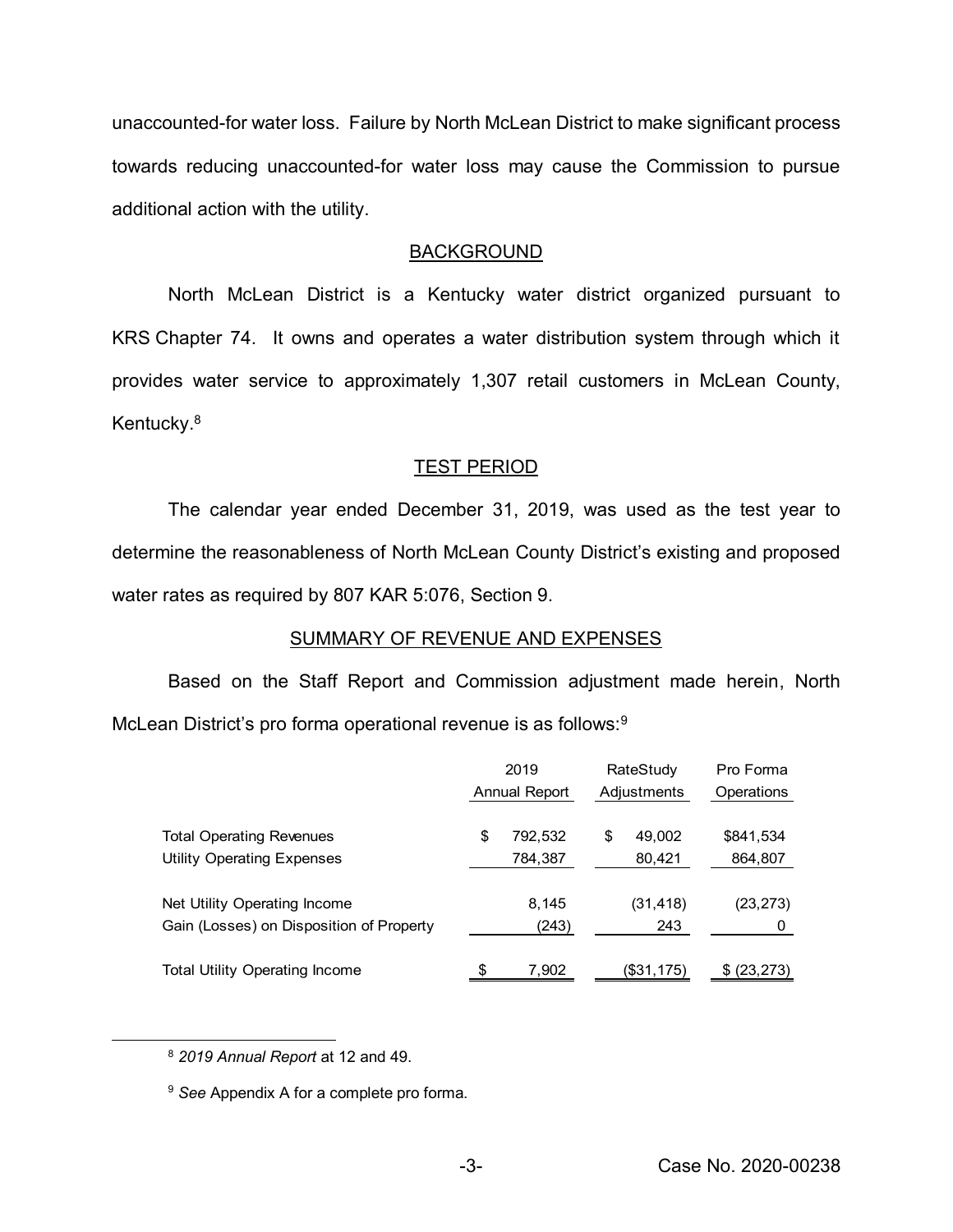#### REVENUE REQUIREMENT ADJUSTMENTS

Billing Analysis Adjustment. In the Staff Report, Staff recommended that the Commission accept North McLean District's proposed increase of \$7,106 to test-year revenues based on its revised billing analysis.<sup>10</sup> The Commission finds that this adjustment is reasonable as an examination of North McLean District's revised billing analysis supported North McLean District's proposed sales revenue.

Purchase Water Adjustment. Subsequent to the test year, the Commission, pursuant to 807 KAR 5:068, authorized North McLean District to increase its water rates in order to pass through the wholesale water rate increase of its supplier.<sup>11</sup> By applying the current retail rates authorized by the Commission to the applicable water sales shown in the billing analysis provided by North McLean District's application, Staff determined that pro forma present-rate revenues from retail sales should be stated at \$836,387 and an adjustment of \$66,993 was made. The Commission finds that this adjustment is known, measurable and reasonable, and should be accepted.

Nonrecurring Charges. In the Staff Report, Staff recommended a reduction to North McLean District's miscellaneous service revenue of \$8,145<sup>12</sup> to reflect the Commission's recent decision set out in the final Order issued in Hyden-Leslie Water District's (Hyden-Leslie District) and Ohio County Water District (Ohio District) recent

 <sup>10</sup> Staff Report at 5, Adjustment A.

<sup>11</sup> Case No. 2020-00320, *Electronic Purchased Water Adjustment Filing of North McLean Water District* (Ky. PSC Oct. 21, 2020).

 $12$  The narrative on page 6 of the Staff Report stated that the adjustment was an increase to the revenue requirement of \$25,097; however, the tables on pages 4 and 6 reflected the corrected adjustment of a decrease of \$8,145.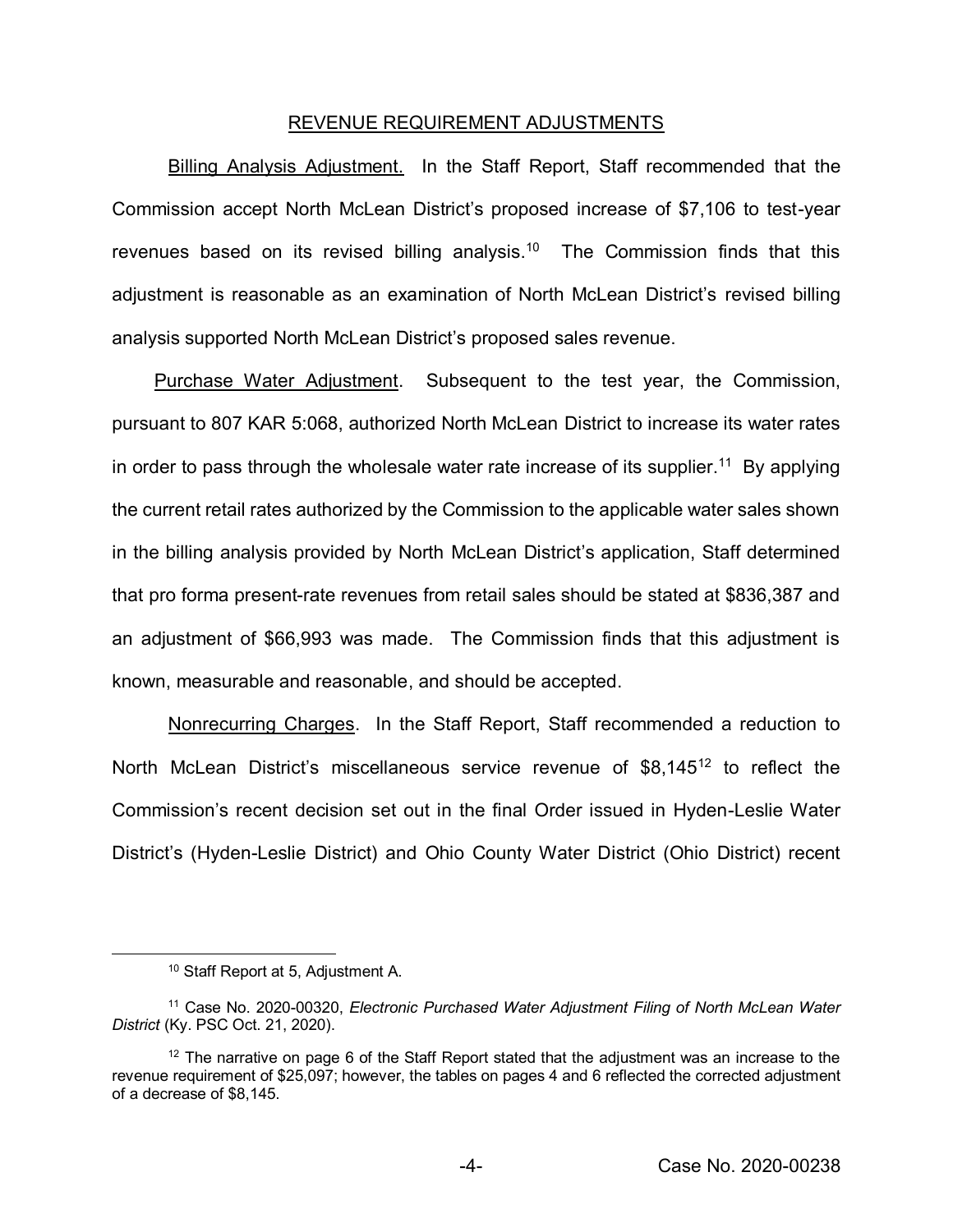Alternative Rate Filings (ARF).<sup>13</sup> The Commission finds that as personnel are paid during normal business hours, estimated labor costs previously included in determining the amount of nonrecurring charges should be eliminated from the charges. Staff updated the nonrecurring charges to reflect the Commission's precedent as well as an update to the mileage costs. For After Hours Nonrecurring Charges, Staff removed office/clerical labor costs and updated the mileage rate, assuming office/clerical labor expenses are not incurred after hours for after-hours activities, but instead those in office activities are performed during ordinary business hours. By reflecting only the marginal costs incurred in special nonrecurring service charges, North McLean District's rates will be more in line with the principle of cost causation. Merely allocating a fixed expense of ordinary labor costs in special nonrecurring charges like disconnect or reconnect fees creates a mismatch between how a utility incurs expenses and how it recovers those expenses from customers. Instead of reflecting fixed costs in special nonrecurring charges that a utility incurs regardless of the number or timing of those nonrecurring services, including those fixed costs in rates for water service more closely aligns those expenses with the actions that drive them. For a publicly owned, nonprofit utility such as North McLean District that operates on thin margins, the Commission finds it is reasonable and necessary to provide appropriate rates to help ensure the health of the utility's operations. This approach to ratemaking is entirely consistent with the Commission's history of ensuring that rates reflect, to a reasonable degree, the principle of cost causation while simultaneously taking into account the health of the utility and the ability of the utility to

 <sup>13</sup> Case No. 2020-00141, *Electronic Application of Hyden-Leslie County Water District for an Alternative Rate Adjustment* (Ky. PSC Nov. 6, 2020). *See also* Case No. 2020-00167, *Electronic Application of Ohio County Water District for an Alternative Rate Adjustment* (Ky. PSC Dec. 3, 2020).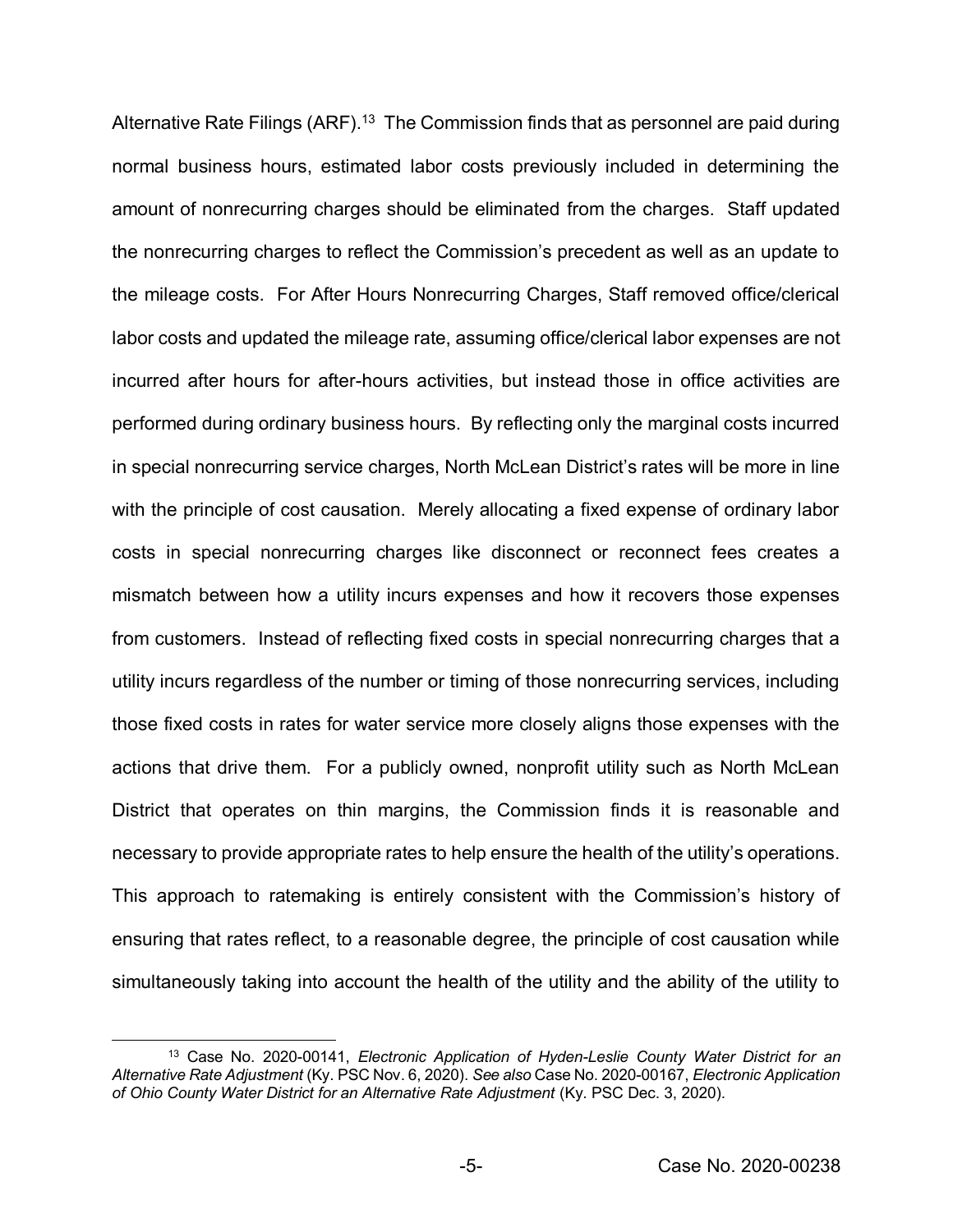provide the adequate, efficient and reasonable provision of service. The implementation of rates that significantly deviate from the actions and expenses underlying the service provided can create material issues with a utility's ability to meet its approved revenue requirement, particularly a utility with razor thin margins. In keeping with precedent, the Commission finds this adjustment to be reasonable.

Late Payment Fee. North McLean District assesses customers who pay their bill after the date in which the bill is due a 10.00 percent late payment fee. This fee is presumably intended to elicit customer behavior, is not cost based, and creates an additional expense for customers who have already failed to timely make payment. The evidence collected in Case No. 2020-00085, and the portion of which related to Hyden-Leslie District was discussed at the hearing in Case No. 2020-00141, has challenged the efficiency of late fees.14 In response to the Commission's Request for Information in Case No. 2020-00085, the data provided by many utilities demonstrated that the moratorium on late payment fees had no material effect on the percentage of customers paying on time.15 The Commission, in its September 21, 2020 Order in Case No. 2020-00085, also discussed the fact that most late fees are not calculated based upon actual costs or the time value of money.<sup>16</sup>

Commission regulation 807 KAR 5:006, Section 9(2) states: "A charge shall relate directly to the service performed or action taken and shall yield only enough revenue to

 <sup>14</sup> *See* Case No. 2020-00085, *Electronic Emergency Docket Related to the Novel Coronavirus COVID-19,* Hyden-Leslie District's Response to Commission Staff's Initial Request for Information (filed July 23, 2020).

 $15$  *Id.* 

<sup>16</sup> *Id. at 3.*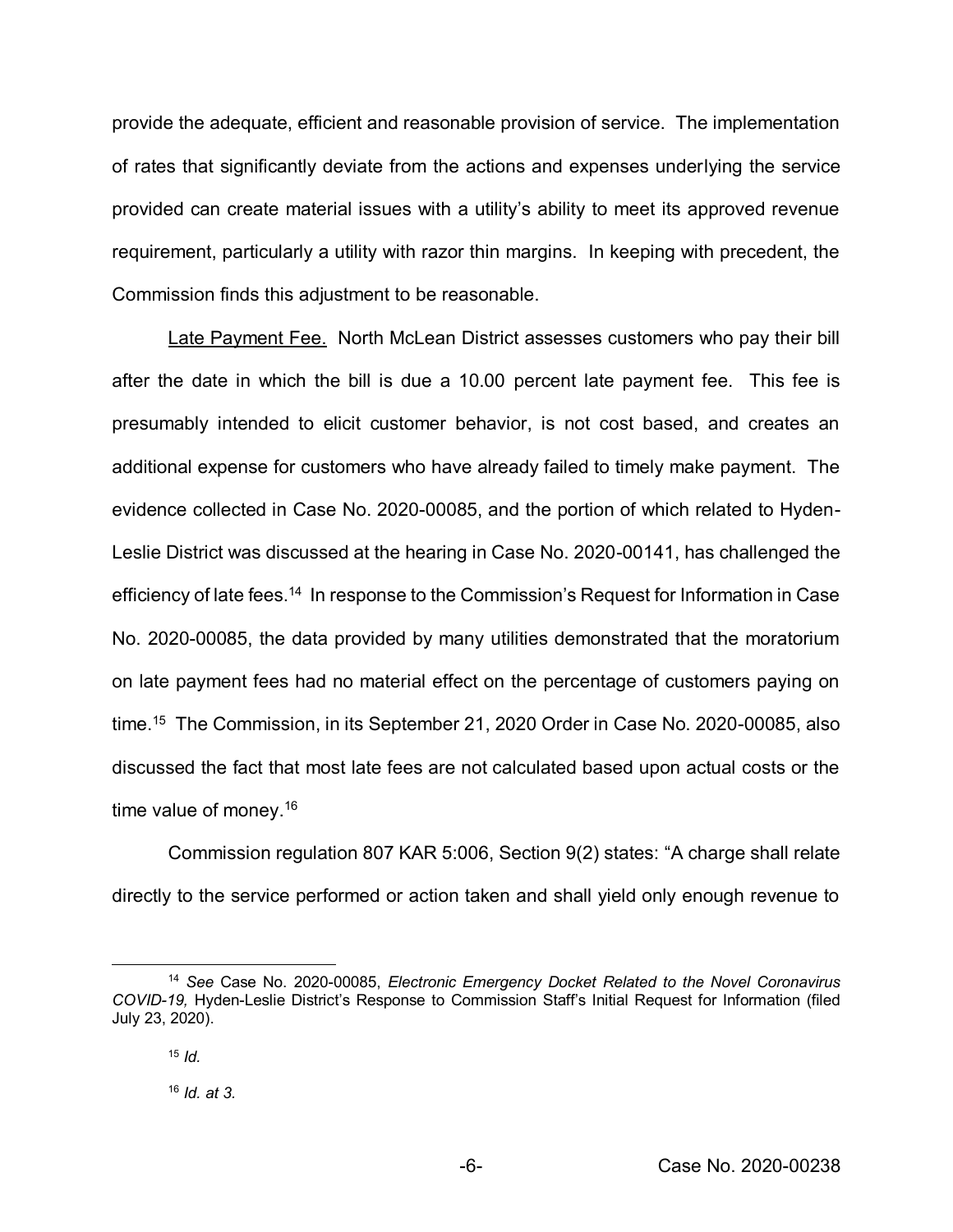pay the expenses incurred in rendering the service." The evidence provided in Case No. 2020-00085, and the record in Case No. 2020-00141, shows that utilities rely on these fees as a significant portion of their income and the process disproportionately affects those customers who have already evidenced an inability to timely pay, thus making it unreasonable to continue to collect late fees that do not have the intended impact on customer's behavior. Furthermore, the addition of late fees, disconnect charges, and reconnect charges to a bill for water service makes it less likely customers who have already failed to timely pay will be able to do so at all. Customers being unable to pay at all increases the utility's bad debt expense, reduces the utility's income and cash flow in that period, and ultimately increases the cost of service for the remainder of customers. Commission regulation 807 KAR 5:006, Section 9(3)(h), states that "[a] late payment charge may be assessed if a customer fails to pay a bill for services by the due date shown on the customer's bill,"<sup>17</sup> which allows the Commission discretion to determine whether the fee is fair, just and reasonable. For North McLean District the collection of late fees is not recovering an actual cost that the utility incurs, it is purely a punitive exercise that disproportionately affects those customers already unable to pay for service rendered, and the uncontroverted evidence indicates it has little-to-no effect on a customer's timeliness of payment. Therefore, the Commission has included the amount of \$16,951<sup>18</sup> collected by North McLean District in the test-year to the revenue requirement so that the utility can receive the income through its base rates. This allows North McLean District to have a secure revenue stream related to service rendered.

 <sup>17</sup> 807 KAR 5:006, Section 9(3)(h).

<sup>&</sup>lt;sup>18</sup> Response to Staff's second request for information, (filed Oct. 30, 2020), Item 2.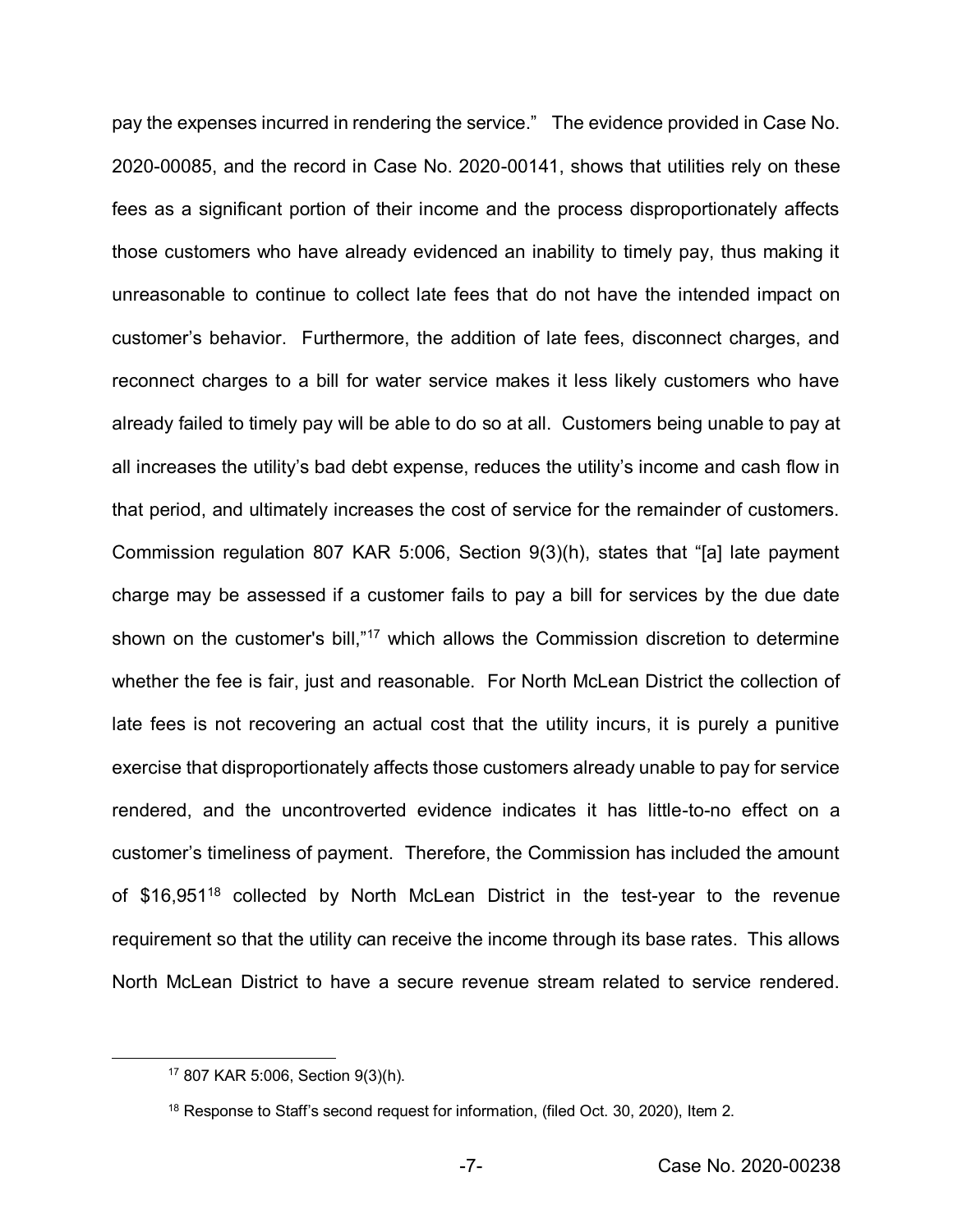Based upon the evidence of record, the Commission finds that it is reasonable to remove North McLean District's Late Payment Fee of \$16,951 from other water revenues.

Salaries and Wages - Employees. In the Staff Report, Staff recommended an increase on Pro Forma Salaries and Wages of \$400 to reflect the calculated amount of salaries paid to water district employees.<sup>19</sup> The Commission finds that this adjustment is a known and measurable change to salaries and wages, is reasonable, and should be accepted.

Salaries and Wages. In the Staff Report, Staff recommended an increase in Pro Forma Salaries and Wages Expense of \$12,193 to reflect a 3 to 6 percent increase in the wage rate for North McLean District's employees and a reduction of one part time employee. 20 The Commission finds that this adjustment is a known and measurable change to salaries and wages, is reasonable, and should be accepted.

Salaries and Wages - Officers. In the Staff Report, Staff recommended a decrease in Wages and Salaries-Commissioners of \$400 to reflect the calculated amount of salaries paid to water district commissioners.<sup>21</sup> The Commission finds that this adjustment is a known and measurable change to salaries and wages, is reasonable and should be accepted.

Purchased Water. In the Staff Report, Staff recommended an increase to Purchased Water expense of \$66,254.<sup>22</sup> This adjustment is a result of Staff recalculating

- <sup>20</sup> Staff Report at 7 and 8, Adjustment E.
- <sup>21</sup> *Id*. at 8 and 9, Adjustment F.

 <sup>19</sup> Staff Report at 7, Adjustment D.

<sup>22</sup> *Id.* at 9 and 10, Adjustment G.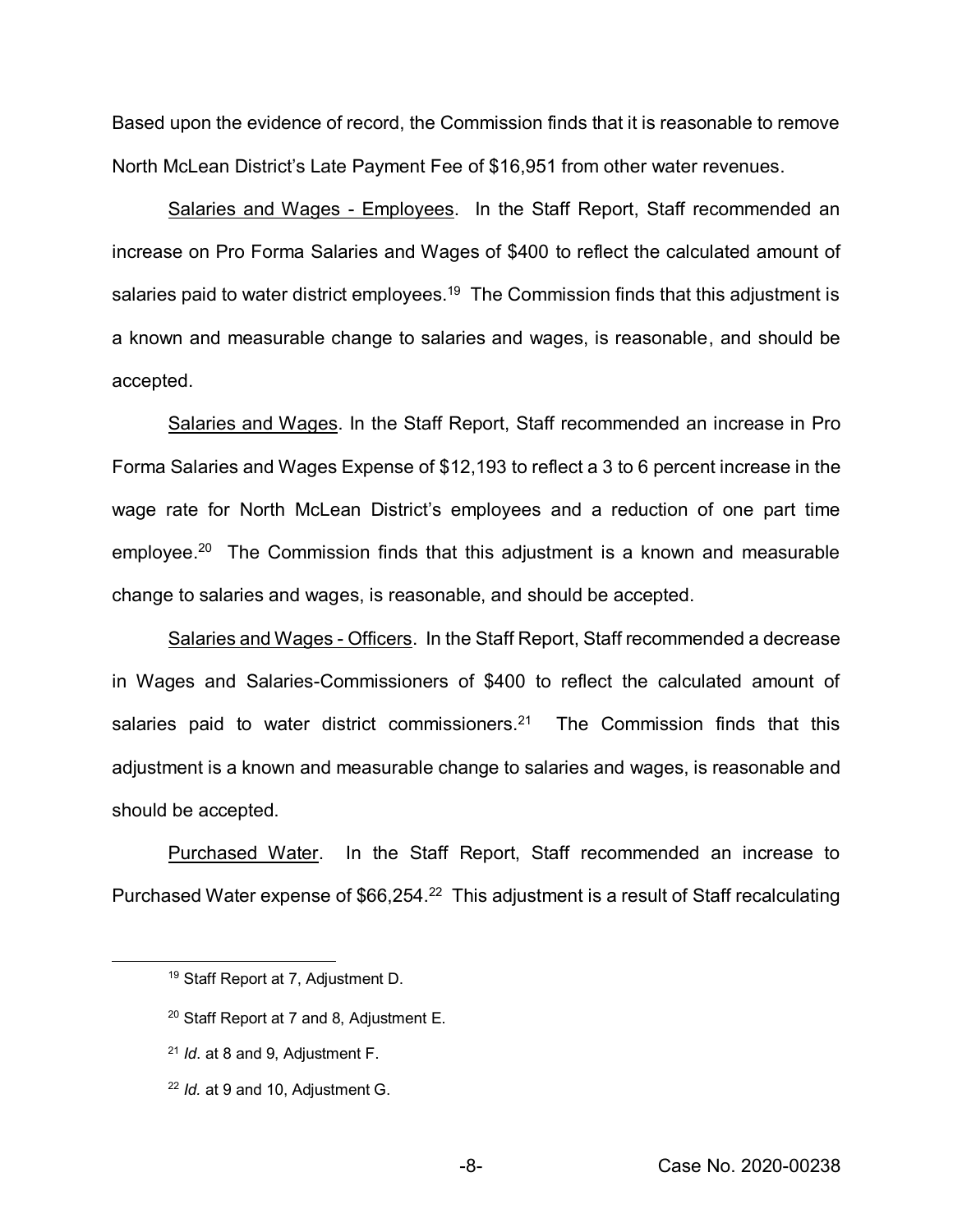the amount of water purchased by North McLean District during the test year at higher rates due to an increase in the cost of water supplied by its vendors. The Commission finds that this adjustment is known, measurable, and reasonable and should be accepted.

Excess Water Loss. In the Staff Report, Staff recommended a reduction in testyear purchased water expense of \$541 and test-year purchase power expense of \$17 based on water loss in excess of 15 percent.<sup>23</sup> The Commission finds that this adjustment is known, measurable, and reasonable and should be accepted.

Depreciation. In the Staff Report, Staff recommended an adjustment reducing testyear depreciation by \$376 in keeping with Commission precedent<sup>24</sup> of using NARUC Study depreciable life midpoint when no evidence exists to support a specific life that is outside the NARUC ranges.<sup>25</sup> The Commission finds that this adjustment is reasonable and should be accepted, as it is consistent with Commission precedent.

Taxes Other Than Income – Payroll Taxes. In the Staff Report, Staff recommended an increase to North McLean District's test-year payroll tax expense of \$933 to reflect the prior adjustment to Salaries and Wages Expense discussed above.<sup>26</sup> The Commission finds that this adjustment is reasonable and should be accepted.

Losses on Disposition of Property. In the Staff Report, Staff recommended a decrease to North McLean District's test-year Gains on the disposition of Property of \$243

 <sup>23</sup> *Id*. at 11, Adjustment H.

<sup>24</sup> *See* Case No. 2016-00163 *Alternative Rate Adjustment Filing of Marion County Water District* (Ky. PSC Nov. 10. 2016).

<sup>25</sup> Staff Report at 12*,* Adjustment I.

<sup>26</sup> Staff Report at 13, Adjustment J.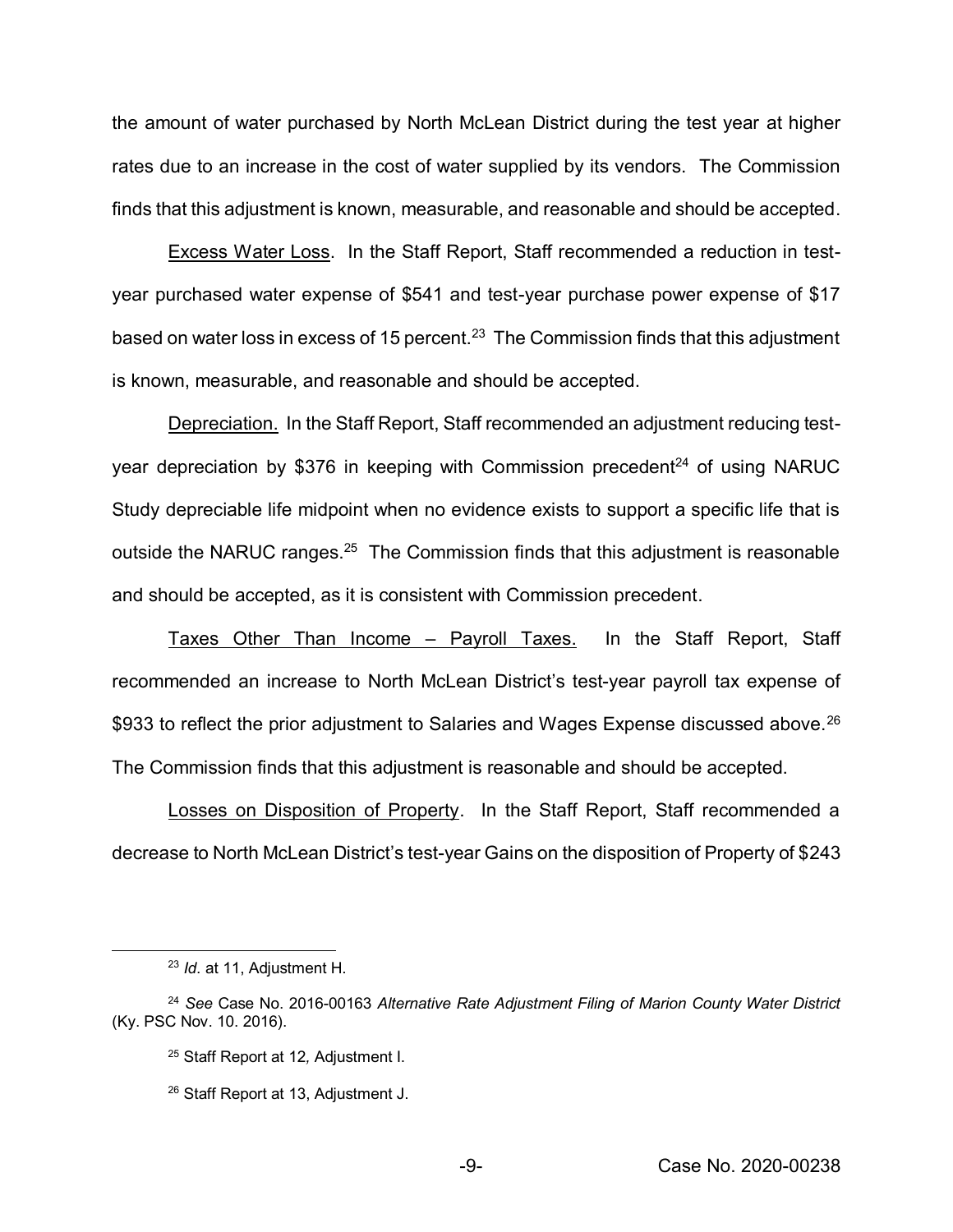to reflect the effects of the extraordinary item.<sup>27</sup> The Commission agrees with Staff that an extraordinary item is not a routine transaction in the normal course of business, and therefore finds the removal from the test year is reasonable.

## REVENUE REQUIREMENT

Based upon the Commission's findings and determinations herein, North McLean District requires an increase in revenues of \$139,860, or 16.62 percent above pro forma present rate revenues as shown below this increase is required for North McLean District to remain operational and financially sound and have an opportunity to provide adequate, efficient, and reasonable service to its customers.<sup>28</sup>

| Pro Forma Operating Expenses Before Income Taxes<br>Divided by: Operating Ratio | \$<br>864,807<br>0.88 |
|---------------------------------------------------------------------------------|-----------------------|
| Sub-Total                                                                       | 982,736               |
| Less: Pro Forma Operating Expenses Before Income Taxes                          | (864,807)             |
| Net Income Allowable                                                            | 117,929               |
| Interest Expense<br>Add:                                                        | 218                   |
| Pro Forma Operating Expenses Before Taxes                                       | 864,807               |
|                                                                                 |                       |
| <b>Total Revenue Requirement</b>                                                | 982,954               |
| Less: Other Operating Revenue                                                   | 5,147                 |
| Non-operating Revenue                                                           | O                     |
| Interest Income                                                                 | (6,707)               |
|                                                                                 |                       |
| <b>Total Revenue Required from Rates for Service</b>                            | 981,394               |
| Less: Revenue from Sales at Present Rates                                       | (841,534)             |
|                                                                                 |                       |
| Required Revenue Increase                                                       | \$<br>139,860         |
| Percentage Increase                                                             | 16.62%                |

 <sup>27</sup> *Id*. at 12 and 13, Adjustment K.

<sup>28</sup> KRS 278.030(2).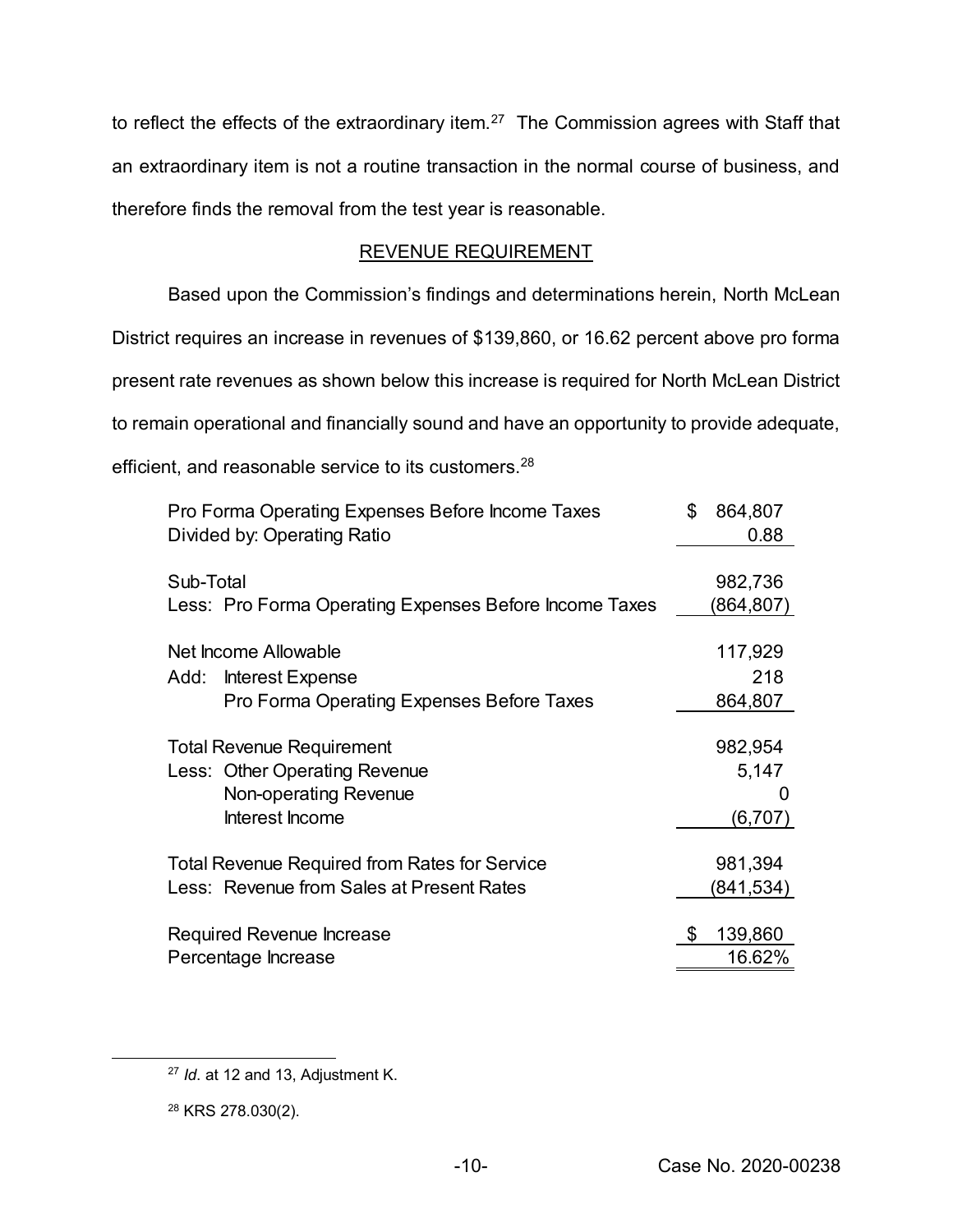#### RATE DESIGN

North McLean District proposed to increase all of its monthly retail water service rates evenly across the board by approximately 12.36 percent. North McLean District has not performed a cost of service study (COSS). North McLean District stated that they did not complete a COSS at this time and it is unknown when the last COSS for North McLean District was completed.<sup>29</sup>

The Commission finds that the allocation of a revenue increase evenly across the board to a utility's rate design is appropriate when there has been no evidence entered into the record demonstrating that this method is unreasonable an in the absence of a COSS. In the Staff Report, Staff followed the method proposed by North McLean District and allocated Staff's calculated revenue increase across the board to North McLean's monthly retail water service rates.

The rates set forth in Appendix A to this Order are based upon the revenue requirement the Commission has found to be fair, just and reasonable and will produce sufficient revenues from water sales to recover the \$981,394 Revenue Required from Rates, an approximate 16.62 percent increase. These rates will increase a typical residential customer's monthly water bill from \$34.28 to \$39.97, an increase of \$5.69, or approximately 16.60 percent.30

After consideration of the evidence of record and being otherwise sufficiently advised, the Commission finds that:

<sup>&</sup>lt;sup>29</sup> Response to Staff's First Request for Information (filed Oct. 31, 2020), Item 4.

 $30$  The typical residential customer uses approximately 4,000 gallons per month.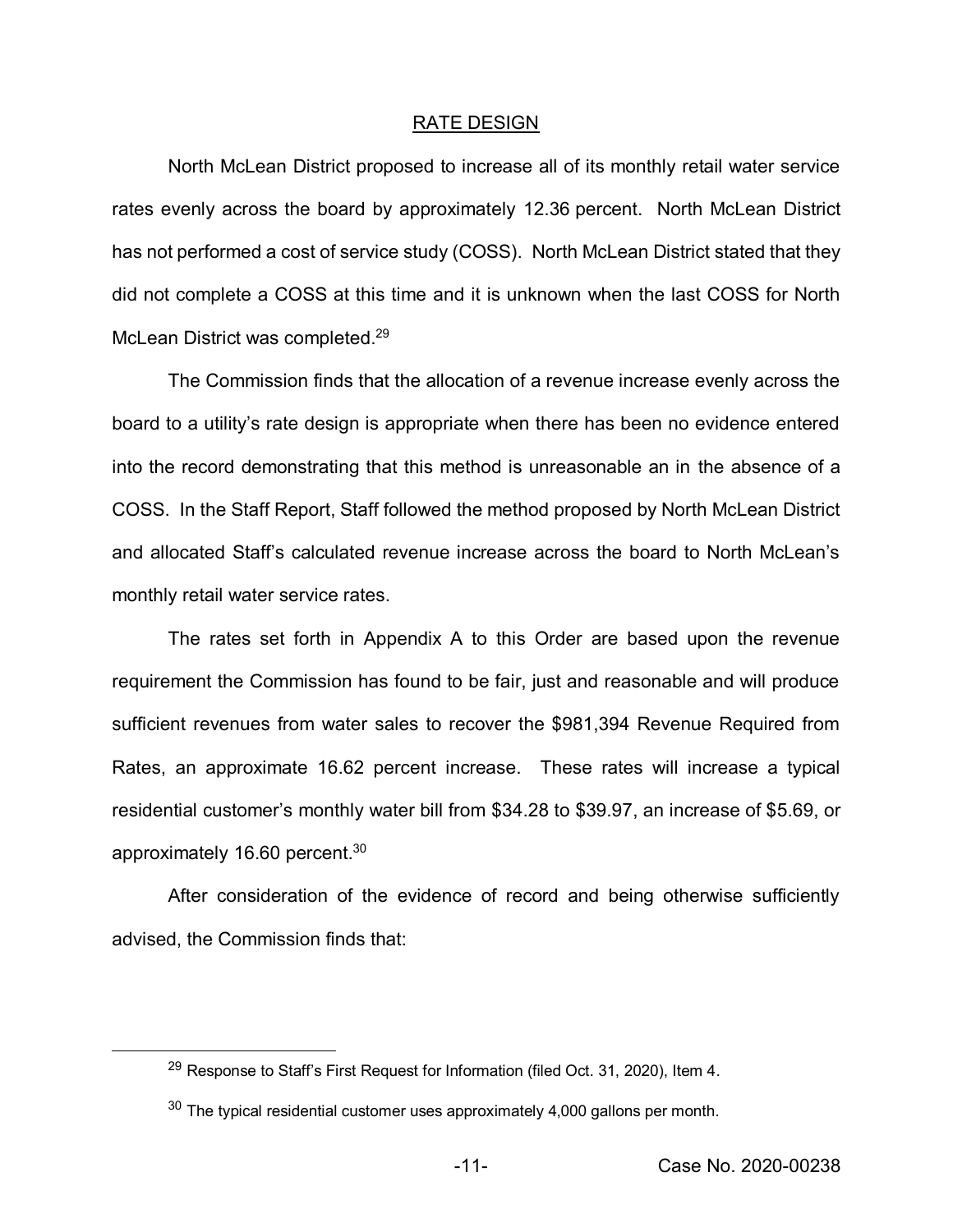1. The recommendations contained in the Staff Report are supported by the evidence of record, are reasonable, and, as revised above, are adopted.

2. The water service rates proposed by North McLean District would produce inadequate revenues and should be denied.

3. The water service rates set forth in the Appendix B to this Order are fair, just and reasonable and should be approved for service rendered on and after the date of this Order.

IT IS THEREFORE ORDERED that:

1. The adjustments and recommendations contained in this Order are adopted.

2. The rates originally proposed by North McLean District are denied.

3. The rates set forth in the Appendix B to this Order are approved for services rendered by North McLean District on and after the date of this Order.

4. North McLean District shall discontinue charging a Late Payment Fee.

5. Within 20 days of the date of this Order, North McLean District shall file with this Commission, using the Commission's electronic Tariff Filing System, new tariff sheets setting forth the rates and charges approved herein and their effective date, and stating that the rates and charges were authorized by this Order.

6. This case is closed and removed from the Commission's docket.

-12- Case No. 2020-00238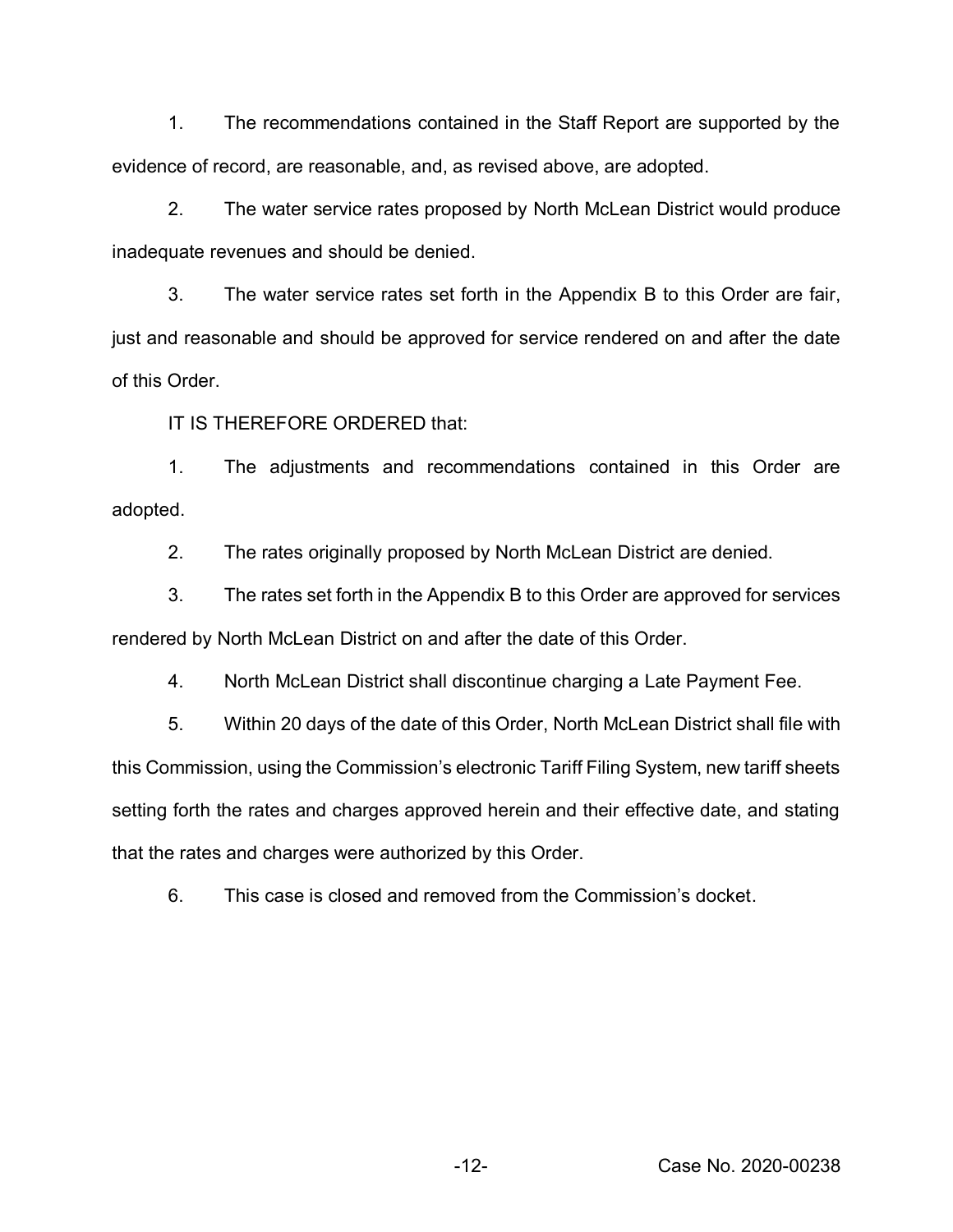By the Commission



ATTEST:

\_\_\_\_\_\_\_\_\_\_\_\_\_\_\_\_\_\_\_\_\_\_

Executive Director

Case No. 2020-00238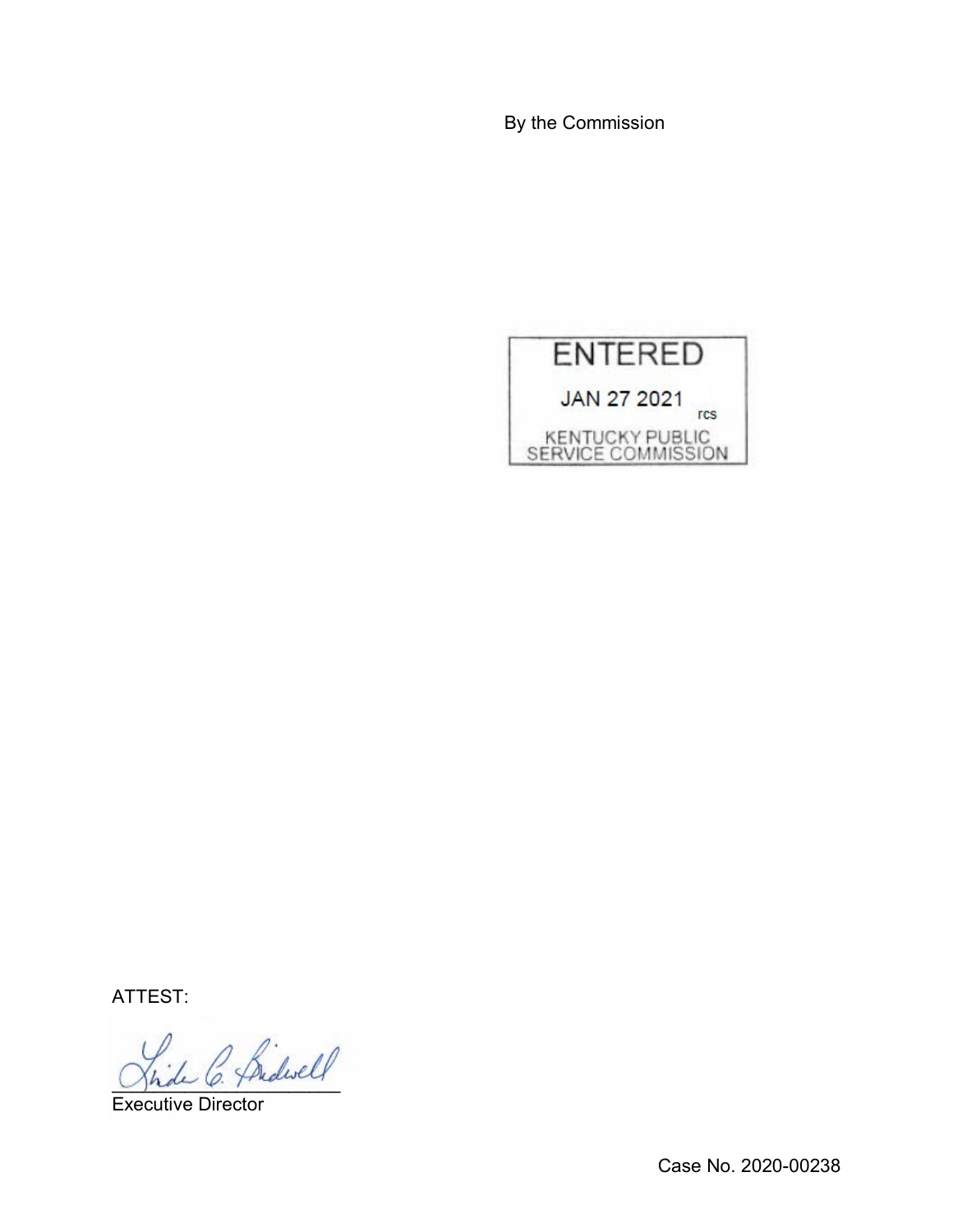# APPENDIX A

# APPENDIX TO AN ORDER OF THE KENTUCKY PUBLIC SERVICE COMMISSION IN CASE NO. 2020-00238 DATED JAN 27 2021

|                                                 | 2019<br>Audit Report |         | Pro Forma<br>Adjustment | Pro Forma<br>Operations |           |
|-------------------------------------------------|----------------------|---------|-------------------------|-------------------------|-----------|
| <b>Operating Revenues</b>                       |                      |         |                         |                         |           |
| Sales of Water                                  |                      |         |                         |                         |           |
| <b>Metered Water Sales</b>                      | \$                   | 762,288 | 7,106<br>66,993         | \$                      | 836,387   |
| <b>Other Water Revenues</b>                     |                      |         |                         |                         |           |
| <b>Total Other Water Revenues</b>               |                      | 30,244  | (25,097)                |                         | 5,147     |
| <b>Total Operating Revenues</b>                 | \$                   | 792,532 | 49,002                  | \$                      | 841,534   |
| <b>Operating Expenses</b>                       |                      |         |                         |                         |           |
| Operation and Maintenance Expenses              |                      |         |                         |                         |           |
| Salaries and Wages - Employees                  |                      | 219,807 | 400                     |                         |           |
|                                                 |                      |         | 12,193                  |                         | 232,400   |
| Salaries and Wages - Officers                   |                      | 16,200  | (400)                   |                         | 15,800    |
| <b>Employee Pensions and Benefits</b>           |                      | 9,179   |                         |                         | 9,179     |
| <b>Purchased Water</b>                          |                      | 333,674 | 66,254                  |                         |           |
|                                                 |                      |         | 648                     |                         | 400,576   |
| <b>Purchased Power</b>                          |                      | 10,587  | 17                      |                         | 10,604    |
| <b>Materials and Supplies</b>                   |                      | 39,291  |                         |                         | 39,291    |
| <b>Contractual Services</b>                     |                      | 14,566  |                         |                         | 14,566    |
| Rents                                           |                      | 2,040   |                         |                         | 2,040     |
| <b>Transportation Expenses</b>                  |                      | 14,584  |                         |                         | 14,584    |
| Insurance                                       |                      | 13,385  |                         |                         | 13,385    |
| Miscellaneous Expense                           |                      | 19,122  |                         |                         | 19,122    |
| <b>Total Operation and Maintenance Expenses</b> |                      | 692,435 | 79,111                  |                         | 771,546   |
| Depreciation                                    |                      | 71,067  | 376                     |                         | 71,443    |
| Taxes Other Than Income                         |                      | 20,885  | 933                     |                         | 21,818    |
|                                                 |                      |         |                         |                         |           |
| <b>Utility Operating Expenses</b>               |                      | 784,387 | 80,421                  |                         | 864,807   |
| Net Operating Income                            |                      | 8,145   | (31, 418)               |                         | (23, 273) |
| Gain on Disposition of Property                 |                      | (243)   | 243                     |                         |           |
| <b>Utility Operating Income</b>                 | \$                   | 7,902   | \$<br>(31, 175)         | \$                      | (23, 273) |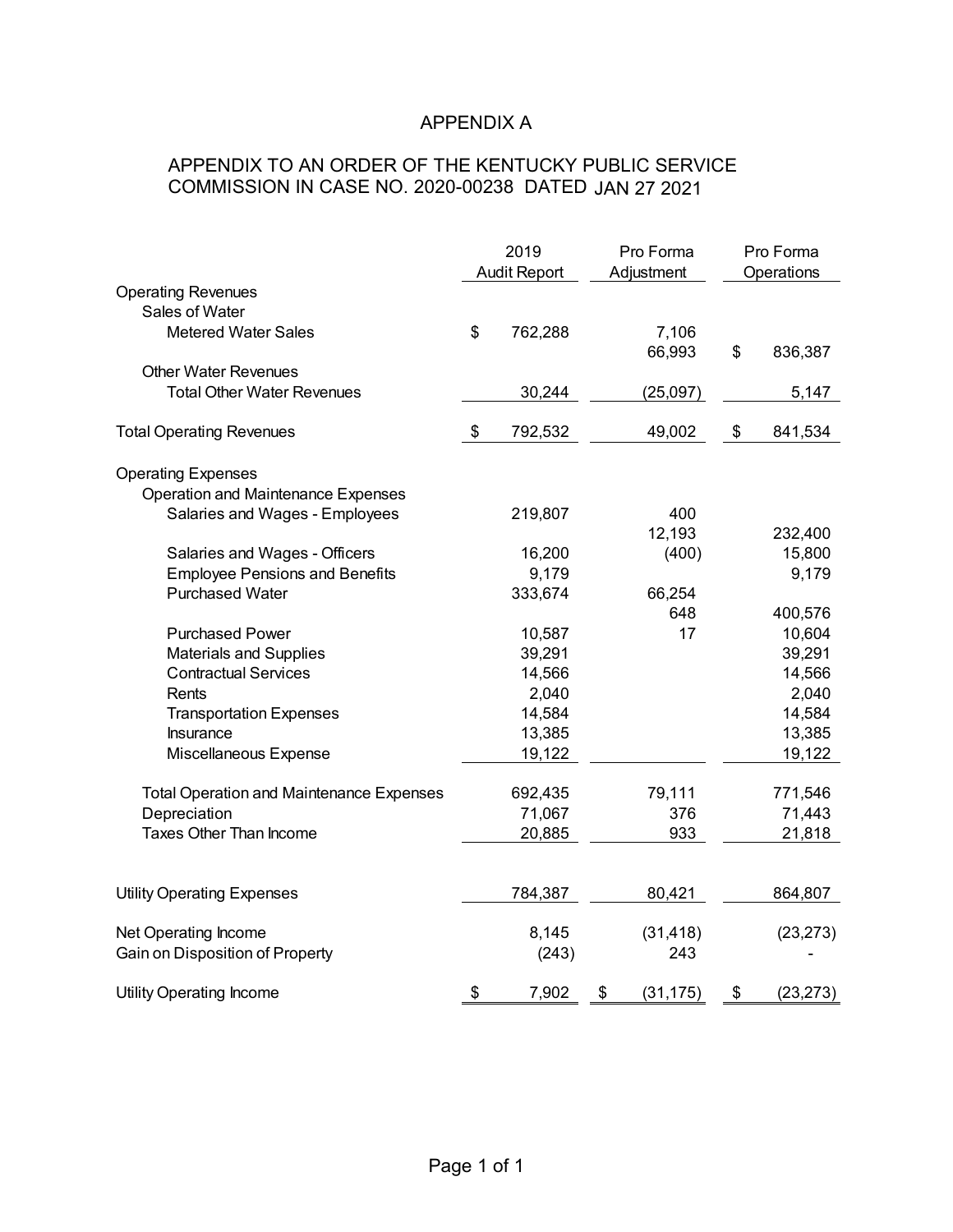## APPENDIX B

## APPENDIX TO AN ORDER OF THE KENTUCKY PUBLIC SERVICE COMMISSION IN CASE NO. 2020-00238 DATED JAN 27 2021

The following rates and charges are prescribed for the customers in the area served by North McLean County Water District. All other rates and charges not specifically mentioned herein shall remain the same as those in effect under the authority of the Commission prior to the effective date of this Order.

## **Monthly Water Rates**

| First | 2,000 Gallons  | \$22.93 Minimum bill |
|-------|----------------|----------------------|
| Next  | 8,000 Gallons  | 0.00852 per Gallons  |
| Next  | 30,000 Gallons | 0.00780 per Gallons  |
| Over  | 40,000 Gallons | 0.00711 per Gallons  |

## Nonrecurring Charges

| <b>Service Call</b>          | \$8.64  |
|------------------------------|---------|
| Service Call (After Hours)   | \$48.42 |
| Disconnect Fee               | \$17.25 |
| Disconnect Fee (After Hours) | \$54.06 |
| <b>Reconnect Fee</b>         | \$17.25 |
| Reconnect Fee (After Hours)  | \$54.06 |
| <b>Cut-Lock Charge</b>       | \$48.63 |